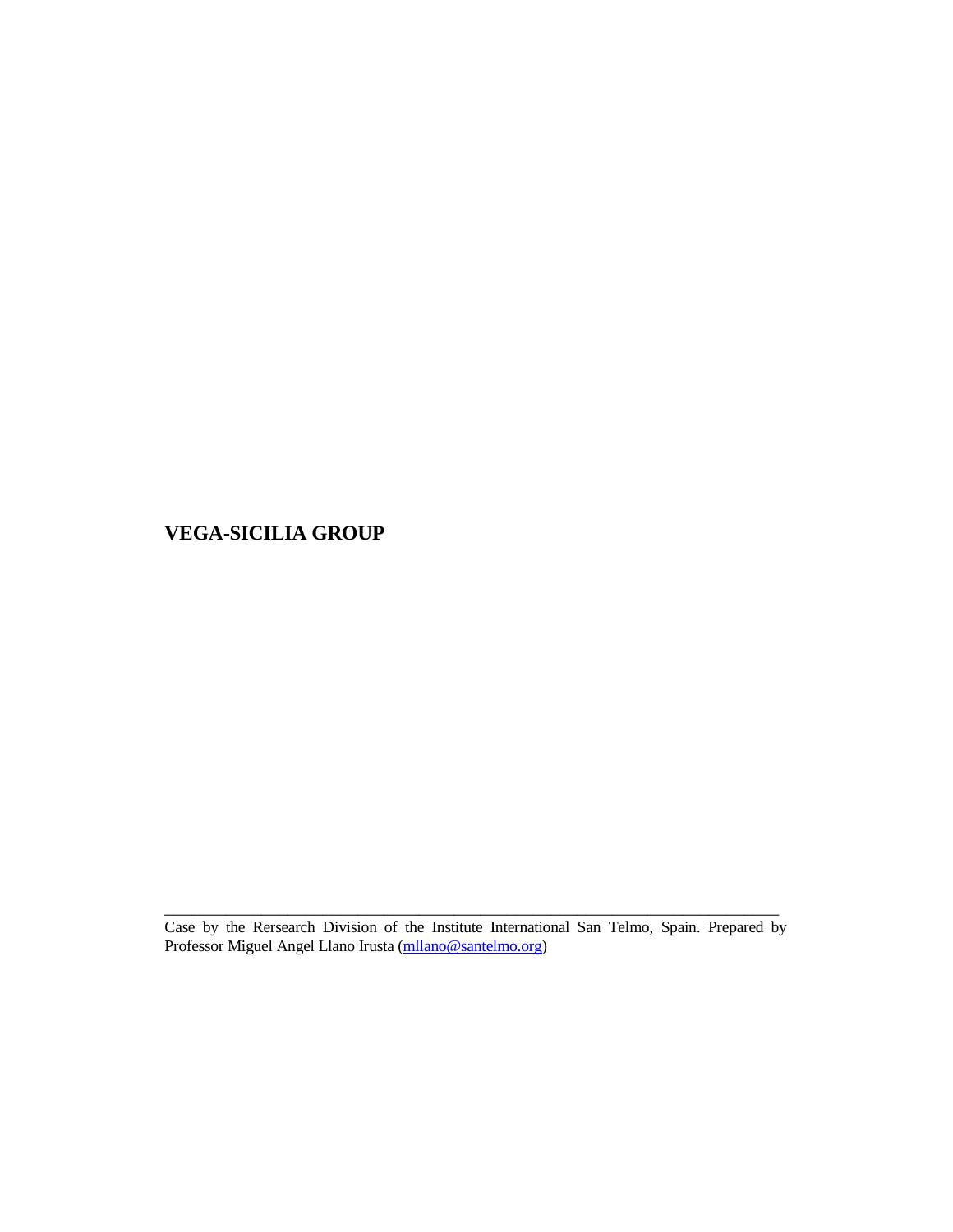## **Executive Summany**

The current of Vega Sicilia Group began in 1982, when David Álvarez acquired the winery and the vineyards from the Venezuelan businessman Miguel Neumann. Since that year, the Álvarez Mezquíriz family has developed a policy of harmonisation of present innovative techniques required by the wine sector with the traditional winemaking process. The vineyard area has been extended and a modernisation process has taken place both in and out of the winery. From 1982 to 1985 Jesús Anadón (that began to work on Vega Sicilia in the 50´s) was the General Manager

The retirement of Jesús Anadón meant the leaving of a man who assumed his responsibilities as director and oenologist of Vega Sicilia in a highly personal way. On his departure, Pablo Álvarez took full possession of the general management of the winery; the oenology area was taken on by Mariano García, who had been Jesús Anadón´s assistant since joining the company in 1968. 1998 saw the incorporation of Xavier Ausás into the technical management of the winery group after working for six years as oenologist in Vega Sicilia. Xavier, together with his sister Mercedes, and Begoña Jovellar, is the father, master and educator of the company´s wines.

In 1993, Vega Sicilia founds Tokaj Oremus. The personality of the Álvarez family adds to the historic tradition of both wines. Pablo Álvarez, managing director of Vega Sicilia, is also responsible for this new project. The wine is studied in great detail and with great respect, together with its significance, its laborious winemaking process, historical practices... An experienced team of professionals with good knowledge of the region´s wines is also sought. From the moment the vineyards were founded to present day, the Álvarez family, respecting the Tokaj traditions, has made considerable investment in Tokaj Oremus with a view to increasing the technical level of the treatment of the grape and the winemaking installations, so as to make the best wines possible. The objective of the Álvarez family is to give its former grandeur to this vineyard, which is one of the best situated, the most emblematic and significant of Tokaj.

 Investigations led to the doors of Bodegas Liceo, a company founded in 1990 and located in Peñafiel (Valladolid). The winery had just begun and had all the technological requirements required. After lengthy discussion, the family acquired the winery on 5th November 1992. Alión was born; a name laden with emotion as it corresponds to the town of León in which the family patriarch, David Álvarez, was born.

In 2000 Primum Familiae Vini, and organisation formed by the twelve family-run wineries of the highest international prestige, which includes Vega Sicilia, held its annual reunion on the state, presided by Pablo Álvarez. The year 2000 was also the year which saw the end of the renovation and modernisation process of the winery. In 2001 Bodegas Alquiriz is the new project that is to promote Vega Sicilia. The desire of the Álvarez family is to make the best Toro wine, a designation that gives wines body, exoticism, an explosion of aromas, and a modern personality and character. For this, since the harvest of 1997, 70 hectares of vineyard have been bought in different places within the Designation of Origin. After four years' study of the concept of the wine, it is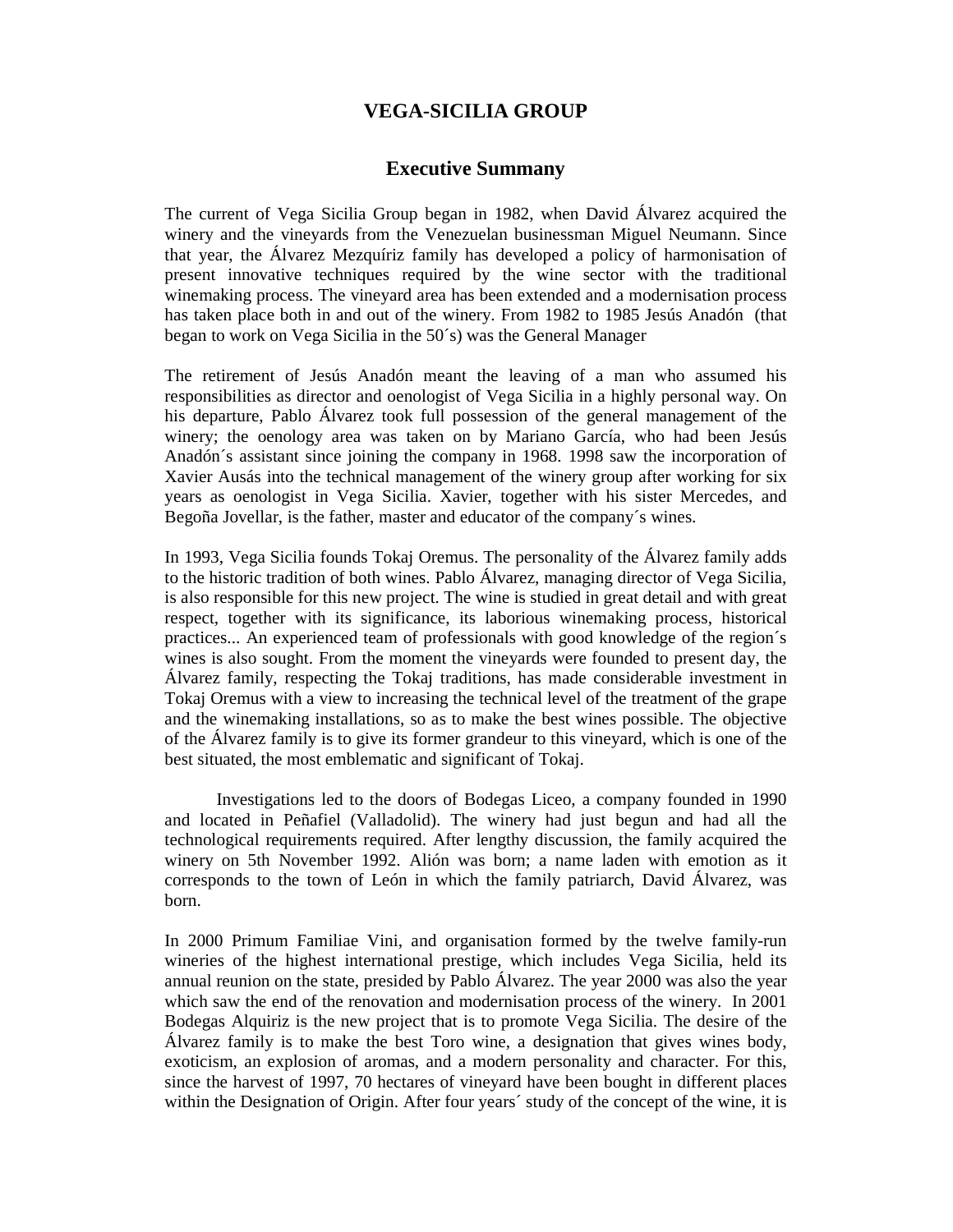begun to be made in 2001 for commercial purposes. The strategy of this new winery is common to all those in the group: make wines with personality and high quality, which implies limited production of wine.

The company makes and commercialises three types of wine: Valbuena 5º, Vega Sicilia Único, and Vega Sicilia Único Reserva Especial. The last two are presented to the general public at least ten years after they have been harvested. The commitment of this winery with its clients is such that the years that do not offer the quality desired are not bottled.The creation of these magnificent wines is subject to a rigorous production process and strict quality control. The care and attention given to detail is constant in each and every phase. It involves no secrets, but is carried out with great expertise. Vega Sicilia is unquestionably a unique wine, and one of the great Spanish classics. Its personality not only comes from the maximum quality of the grape and the rigour involved in its manufacture, but also, and above all, from the care for detail that the Álvarez family has succeeded in transmitting to the wines.

The main discussion problems on the case are: the Group Expansion opportunities and the consolidation of some of the business they have created un recent years such as Oremus in Hungary, Pintia in Toro Valladolid Spain, the creation of a white wine with French roussanne varieties, marsanne, viogner and chardonnay and the bullock adventure called Valle del Esla in wich they have invest many money and also lost so much. The case deals with the matter of growing the business Group being on niche markets using handcraft value chains. The great questions are if this successful model can be cloned in other regions of Spain (Rioja for example) or the world (like France).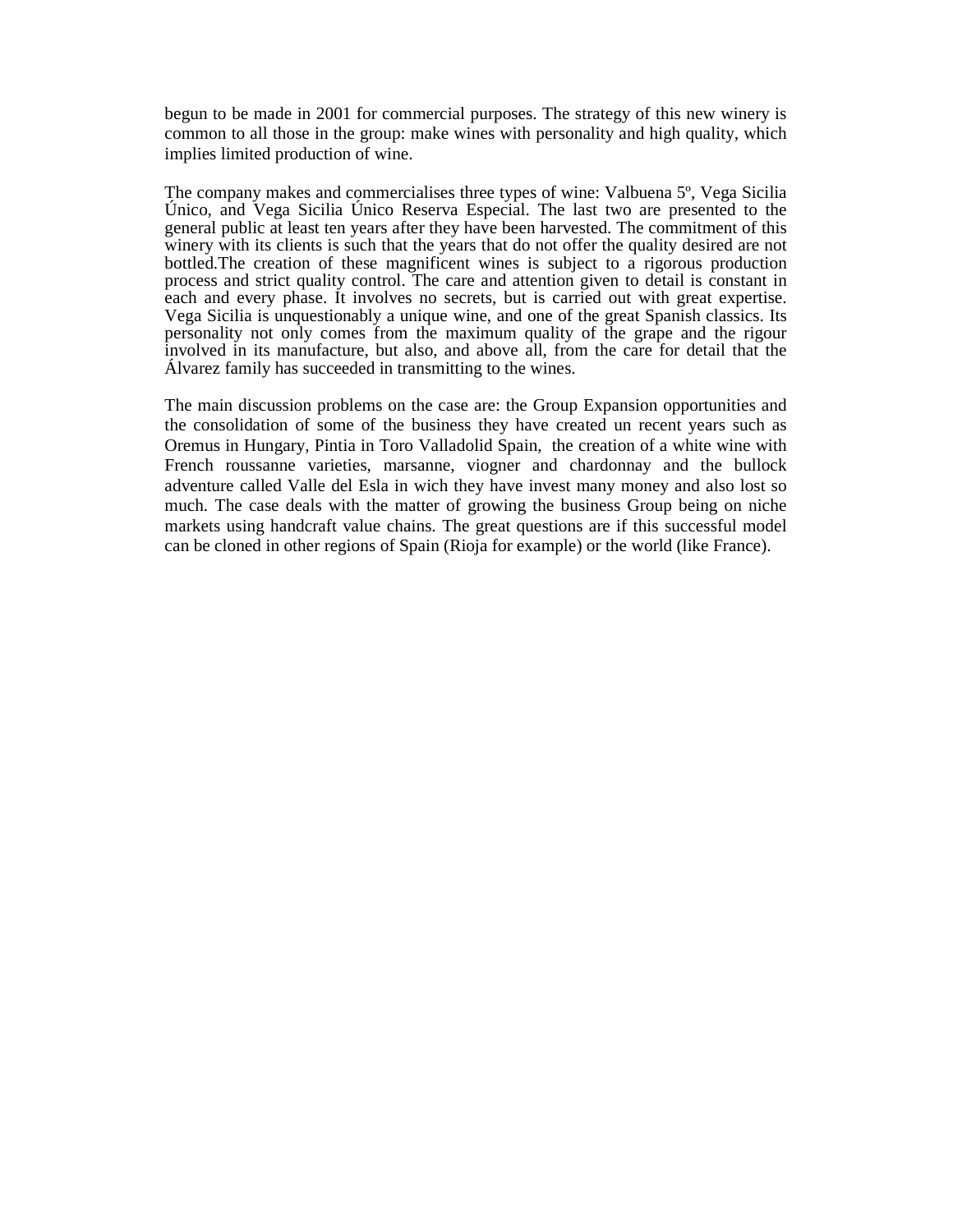#### **ABSTRACT**

The main discussion problems on the case are the Group Expansion opportunities and the consolidation of some of the business they have created un recent years such as Oremus in Hungary, Pintia in Toto Valladolid Spain, the creation of a white wine with French roussanne varieties, marsanne, viogner and chardonnay and the bullock adventure called Valle del Esla in wich they have invest many money and also lost so much.

The history of this estate began in 1848, when Toribio Lecanda, a landowner of Basque origin, bought a 2,000 hectare estate used for agriculture and cattle farming from the Marquis of Valbuena.In 1864, Eloy Lecanda founded the winery that symbolises the golden legend of Spanish red wine. Throughout its long history, it has belonged to different owners, although it has always maintained an unquestionable personality, making concentrated, mature, generous and extremely elegant.With the estate having been acquired by the Herrero family, it is rented to Cosme Palacio, who creates the winery of Domingo Garramiola, a person who is crucial to the history of Vega Sicilia.

Domingo Garramiola Txomin was born in Marquina-Echevarría on 1st October 1878. In Vega Sicilia, Domingo used Bordeaux techniques for making wine. He renewed the aging casks and, above all, made great efforts in cleaning the wine presses.The hard work of Txomin Garramiola gave fruit in 1915, with the birth of two exceptional wines: Vega Sicilia and Valbuena. These wines followed along the lines of the Rioja wines of the day: lengthy aging in vats and wooden casks and bottled to order.

The distribution of these first bottles began among the upper class bourgeoisie and the aristocracy, but not for commercial purposes. The owners of the winery offered this wine as a gift to the good friends of the family. Thus began the forging of the good friends of the family. Thus began the forging of the legend of Spain's most exclusive wine, as it cannot be bought with money, but only with friendship. The wines of Vega Sicilia reached great public recognition thanks to prizes such as that of the World Fair in Barcelona in 1929, awarded to the 1917 and 1918 harvests. Surrounded by his family in his house in Vega Sicilia, Domingo Garramiola died in 1933. The winemaker left a very personal stamp on the best classic Spanish wine. The responsibility of continuing with his work fell on his closest collaborator, Martiniano Renedo.

Jesús Anadón joined the wineries in 1956. He was to be director of the company for several decades and his incorporation was transcendental to Vega Sicilia and he started up the Ribera del Duero Designation of Origin. The current stage began in 1982, when David Álvarez acquired the winery and the vineyards from the Venezuelan businessman Miguel Neumann. Since that year, the Álvarez Mezquíriz family has developed a policy of harmonisation of present innovative techniques required by the wine sector with the traditional winemaking process. The vineyard area has been extended and a modernisation process has taken place both in and out of the winery.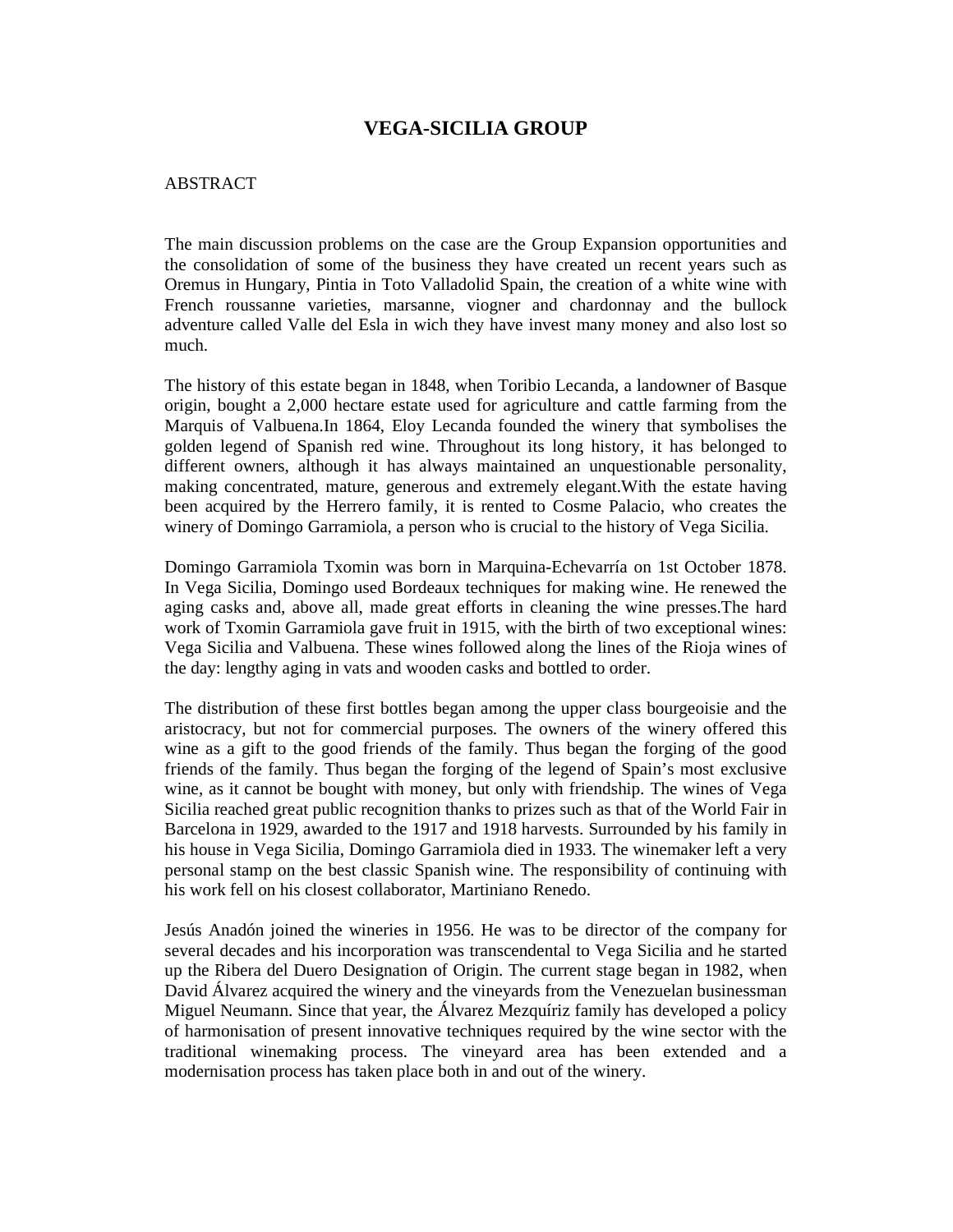The retirement of Jesús Anadón meant the leaving of a man who assumed his responsibilities as director and oenologist of Vega Sicilia in a highly personal way. On his departure, Pablo Álvarez took full possession of the general management of the winery; the oenology area was taken on by Mariano García, who had been Jesús Anadón´s assistant since joining the company in 1968. 1998 saw the incorporation of Xavier Ausás into the technical management of the winery group after working for six years as oenologist in Vega Sicilia. Xavier, together with his sister Mercedes, and Begoña Jovellar, is the father, master and educator of the company´s wines.

In 1993, Vega Sicilia founds Tokaj Oremus. The personality of the Álvarez family adds to the historic tradition of both wines. Pablo Álvarez, managing director of Vega Sicilia, is also responsible for this new project. The wine is studied in great detail and with great respect, together with its significance, its laborious winemaking process, historical practices... An experienced team of professionals with good knowledge of the region's wines is also sought. From the moment the vineyards were founded to present day, the Álvarez family, respecting the Tokaj traditions, has made considerable investment in Tokaj Oremus with a view to increasing the technical level of the treatment of the grape and the winemaking installations, so as to make the best wines possible. The objective of the Álvarez family is to give its former grandeur to this vineyard, which is one of the best situated, the most emblematic and significant of Tokaj.

Investigations led to the doors of Bodegas Liceo, a company founded in 1990 and located in Peñafiel (Valladolid). The winery had just begun and had all the technological requirements required. After lengthy discussion, the family acquired the winery on 5th November 1992. Alión was born; a name laden with emotion as it corresponds to the town of León in which the family patriarch, David Álvarez, was born.

In 2000 Primum Familiae Vini, and organisation formed by the twelve family-run wineries of the highest international prestige, which includes Vega Sicilia, held its annual reunion on the state, presided by Pablo Álvarez. The year 2000 was also the year which saw the end of the renovation and modernisation process of the winery. In 2001 Bodegas Alquiriz is the new project that is to promote Vega Sicilia. The desire of the Álvarez family is to make the best Toro wine, a designation that gives wines body, exoticism, an explosion of aromas, and a modern personality and character. For this, since the harvest of 1997, 70 hectares of vineyard have been bought in different places within the Designation of Origin. After four years' study of the concept of the wine, it is begun to be made in 2001 for commercial purposes. The strategy of this new winery is common to all those in the group: make wines with personality and high quality, which implies limited production of wine.

The Vega Sicilia wineries are located in Valbuena de Duero, in the province of Valladolid, on an estate made up of a fertile plain that follows the course of the river. The river is the northern boundary of the 1,000 hectares of the property; the southern limit is set by the woods, which stand on the slopes leading to the plain. The estate has a plantation of 250 hectares of vineyard, which contains 80% of the autochthonous tinto fino variety or tempranillo de la Ribera, and the rest is cabernet sauvignon, merlot and malbec. The soils are clayey-limestone, with brown-grey streaks and an alluvial area To this day, the winery conserves its sober appearance of a Castilian mansion. Its façade is made of brick, and has a monastic air. Inside, there is a chapel, which was built by the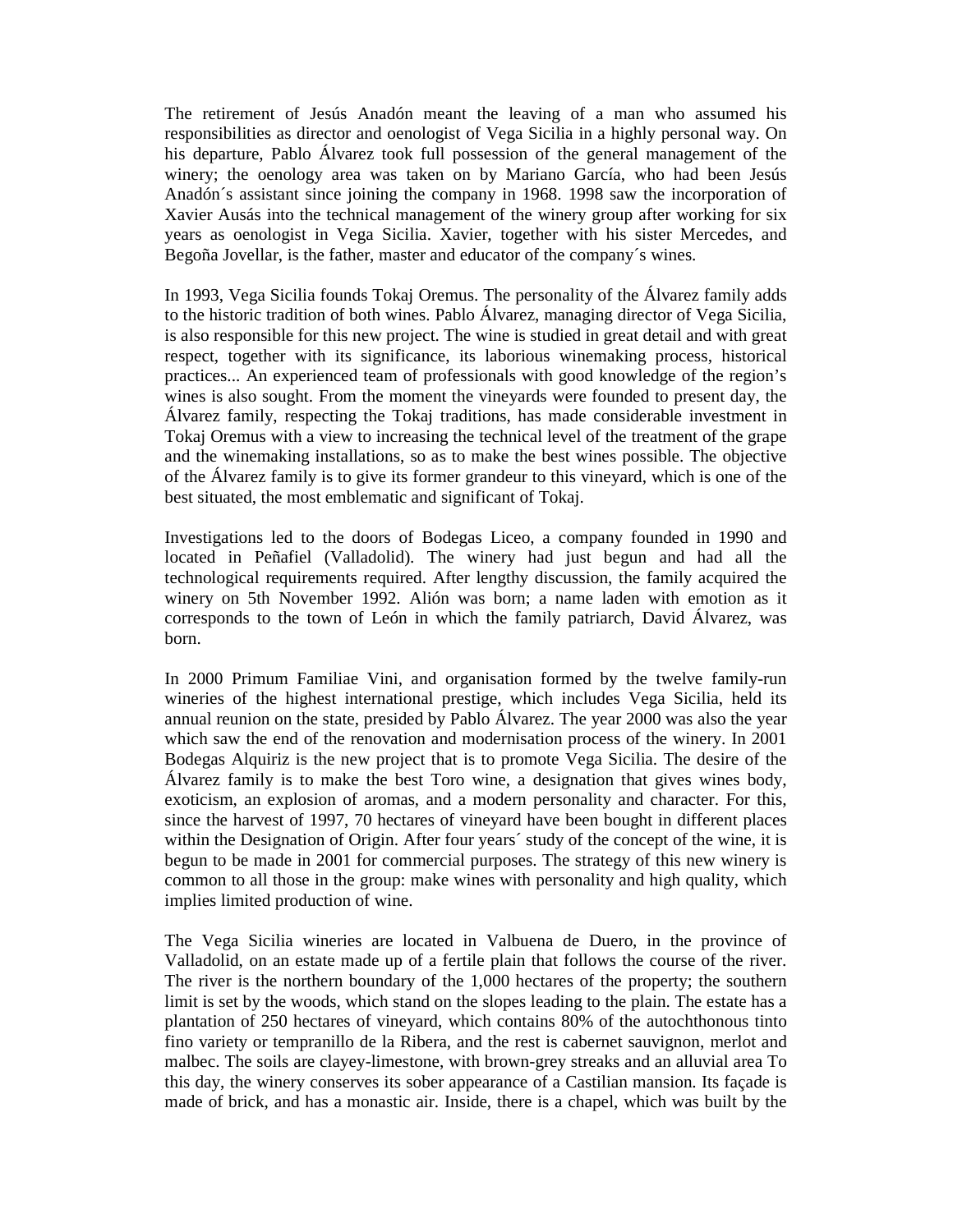first owners and has the name of Santa Cecilia. It is thought that the name of the estate comes from this name. Over recent years, the Álvarez family, owner of the winery, has increased the surface area of the vineyard in order to basically supply Bodegas y Viñedos Alión.

The Ribera del Duero area has a continental-type climate, with an Atlantic influence. Rainfall is low, with annual averages below 500 mm, concentrated especially in spring and autumn. Sunshine, which is high extensive and abundant, reaches annual averages of 2,200 hours, and the River Duero favours the morning mists and fogs that provide an additional source of humidity It is a very healthy climate, which means that the occurrence of diseases coming from fungi and insects is very rare. The worst enemies of these vineyards are the spring frosts and the summer hailstorms.

The creation of these magnificent wines is subject to a rigorous production process and strict quality control. The care and attention given to detail is constant in each and every phase. It involves no secrets, but is carried out with great expertise. Vega Sicilia is unquestionably a unique wine, and one of the great Spanish classics. Its personality not only comes from the maximum quality of the grape and the rigour involved in its manufacture, but also, and above all, from the care for detail that the Álvarez family has succeeded in transmitting to the wines.

From a universal perspective, the peculiar characteristics of Vega Sicilia define it as a very Spanish wine and, in fact, it is one of the national wines that receive respect at the mention of its name. The Vega Sicilia wines enjoy a certain old but stately air, like period furniture; wines with great elegance, finesse, complexity and the ample capacity for maintaining their characteristics in the bottle for a long time.

The company makes and commercialises three types of wine: Valbuena 5º, Vega Sicilia Único, and Vega Sicilia Único Reserva Especial. The last two are presented to the general public at least ten years after they have been harvested. The The commitment of this winery with its clients is such that the years that do not offer the quality desired are not bottled.

Pablo Álvarez is a member of the family that owns Vega Sicilia, and is currently the director of the winery group. This young man, completely given to absolute respect for quality, maintains a feeling of sincere admiration for the wines of Vega Sicilia and is efficiently directing the Alión, Tokaj Oremus and Alquiriz companies. Without letting himself be carried away by his passion for wine, he applies the rigour and scrupulousness in this microcosm of four unique wineries as if they were sacred precepts. The oenological shadow of Pablo Álvarez is Xavier Ausás, technical director of Vega Sicilia. This great wine chef was born in Figueres (Gerona) in 1968. In 1986, he studied in the School of Oenologists in Requena (Valencia), but soon looked to France, where he attended oenology classes in the Brevet Technicien, in Blanquefort. From 1990 to 1992, he achieved the Diplome National d'Oneologue from the Paul Sabatier University in Toulouse. Xavier began working as an oenologist in Vega Sicilia in 1992, working on the supervision of fermentation, aging and bottling processes. He is currently technical director of the wines of the winery group.Highly-qualified young professionals, with great love for our wines, work with Xavier in the technical and oenological areas of responsibility.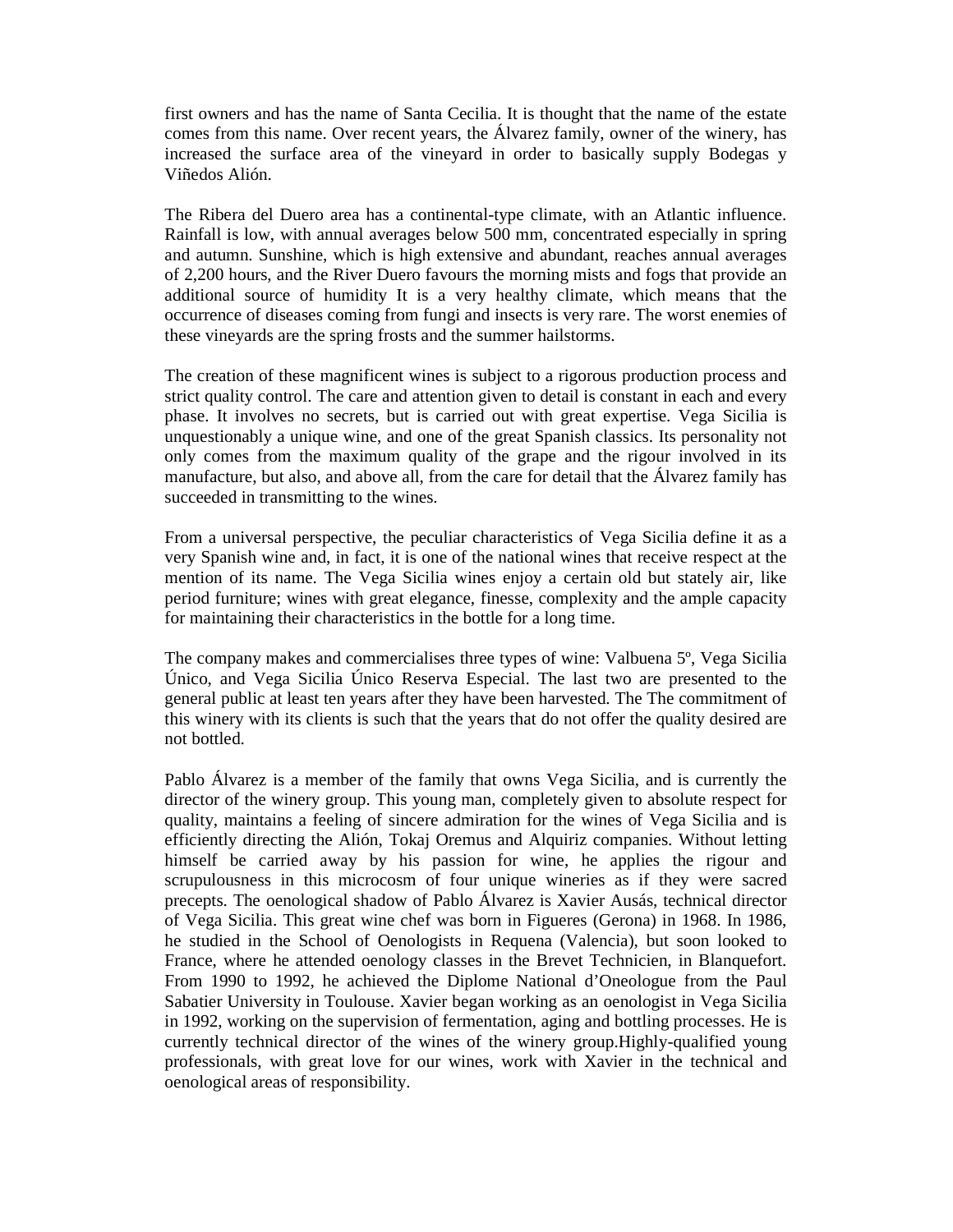The case deals with the matter of growing the business Group being on niche markets using handcraft value chains. The great questions are if this successful model can be cloned in other regions of Spain (Rioja for example) or the world (like France).

Keywords:

Craft Production Diversification Great Wines Internationalization Niche Markets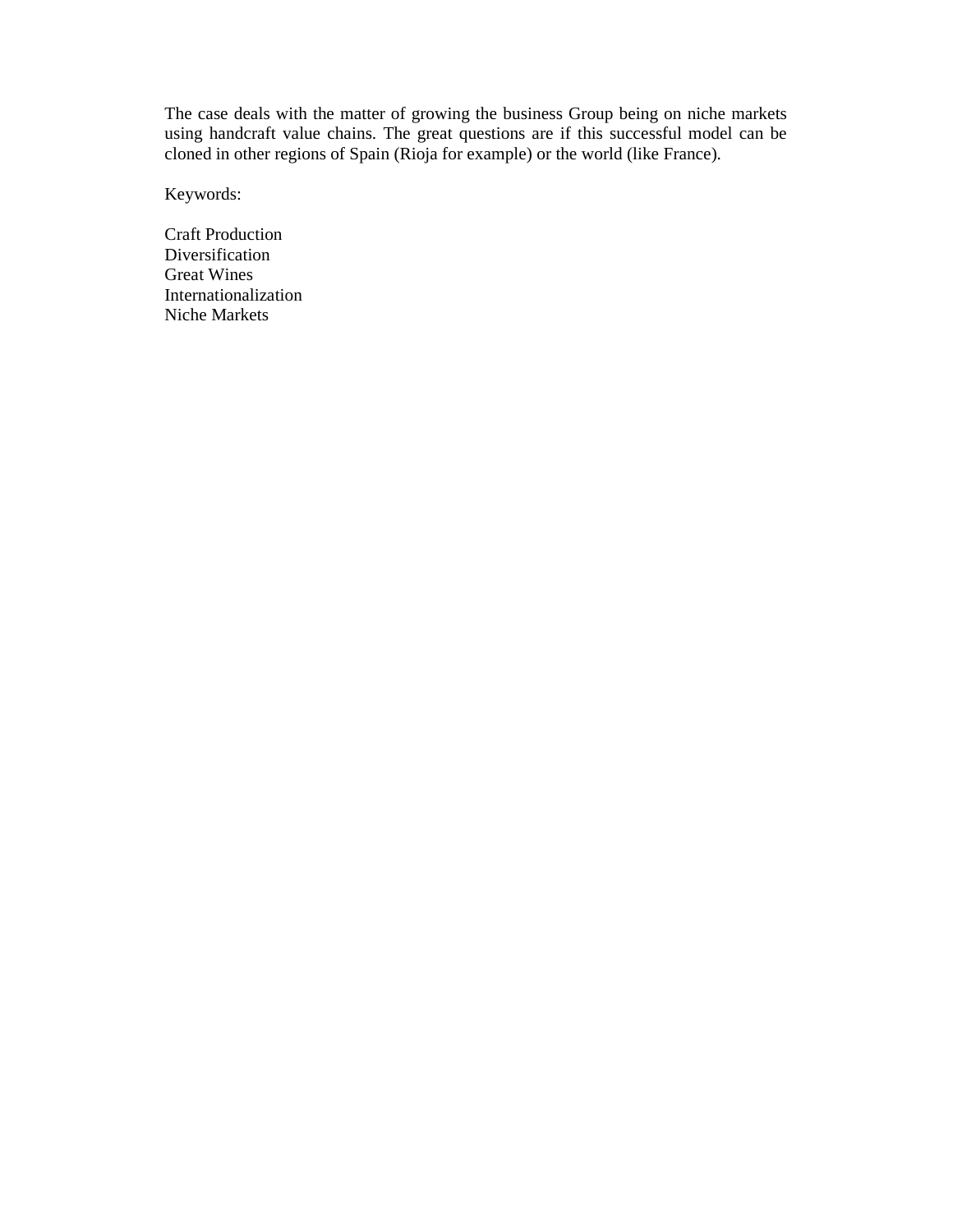#### **1.- INTRODUCTION**

Today, Vega Sicilia produces some of Spanish best wines, notably Unico, which has in turn, become one of Spain most expensive wines. Typically, when released, it can often be found for anything from  $\epsilon$ 150 to  $\epsilon$ 250 per bottle, depending on the vintage, and as it ages, where current wine maker Xavier Ausas is quoted to have said "Vega Sicilia starts discretely and finishes hugely" - it's price also increases. Unico is often regarded to only be drunk after a considerable period, anything up to 50 years, where it reaches it's full potential and develops all its secondary flavours and aromas. Today, Unico can be regarded as one of Spain's best wines, old style winemaking, showing off the terroir, and adhering to time-honoured traditions. Hence the name, "Unico" means Unique.

### **2.- THE FACTS**

#### **2.1.- History**

In 1848 a Basque landowner, Don Toribio Lecanda, met the bankrupt Marques de Valbuena and bought from him a 2,000 hectare estate, the Pago de la Vega Santa Cecilia y Carrascal, in the western part of what now is the Ribera del Duero wine region. At some stage that was shortened to Vega Sicilia.

For the first 16 years, the land was used for agriculture, until Don Lecanda's son, Don Eloy Lecanda y Chaves, founded the winery in 1864. From one Monsieur Beguerié in Bordeaux he bought 18,000 young vines of Cabernet Sauvignon, Carmenere, Malbec, Merlot and Pinot Noir. They may have made some wine at that stage, but most of the production went into brandy and ratafia.

Vega Sicilia winery symbolizes the golden legend of Spanish red wine. Throughout its long history, it has belonged to different owners, although it has always maintained an unquestionable personality, making concentrated, mature, generous and extremely elegant.

In 1876, in the Philadelphia Fair, Lecanda obtained a quality certificate for his brandies. That same year, he succeeded in achieving the position as supplier to the Royal Family, and in 1880, he obtained the Grand Cross of Isabel the Catholic; all before the birth of the red wine that was to make the company famous.

With the estate having been acquired by the Herrero family, it is rented to Cosme Palacio, who creates the winery of Domingo Garramiola, a person who is crucial to the history of Vega Sicilia.

Domingo Garramiola Txomin was born in Marquina-Echevarría on 1st October 1878. In Vega Sicilia, Domingo used Bordeaux techniques for making wine. He renewed the aging casks and, above all, made great efforts in cleaning the wine presses.

The hard work of Txomin Garramiola gave fruit in 1915, with the birth of two exceptional wines: Vega Sicilia and Valbuena. These wines followed along the lines of the Rioja wines of the day: lengthy aging in vats and wooden casks and bottled to order.The distribution of these first bottles began among the upper class bourgeoisie and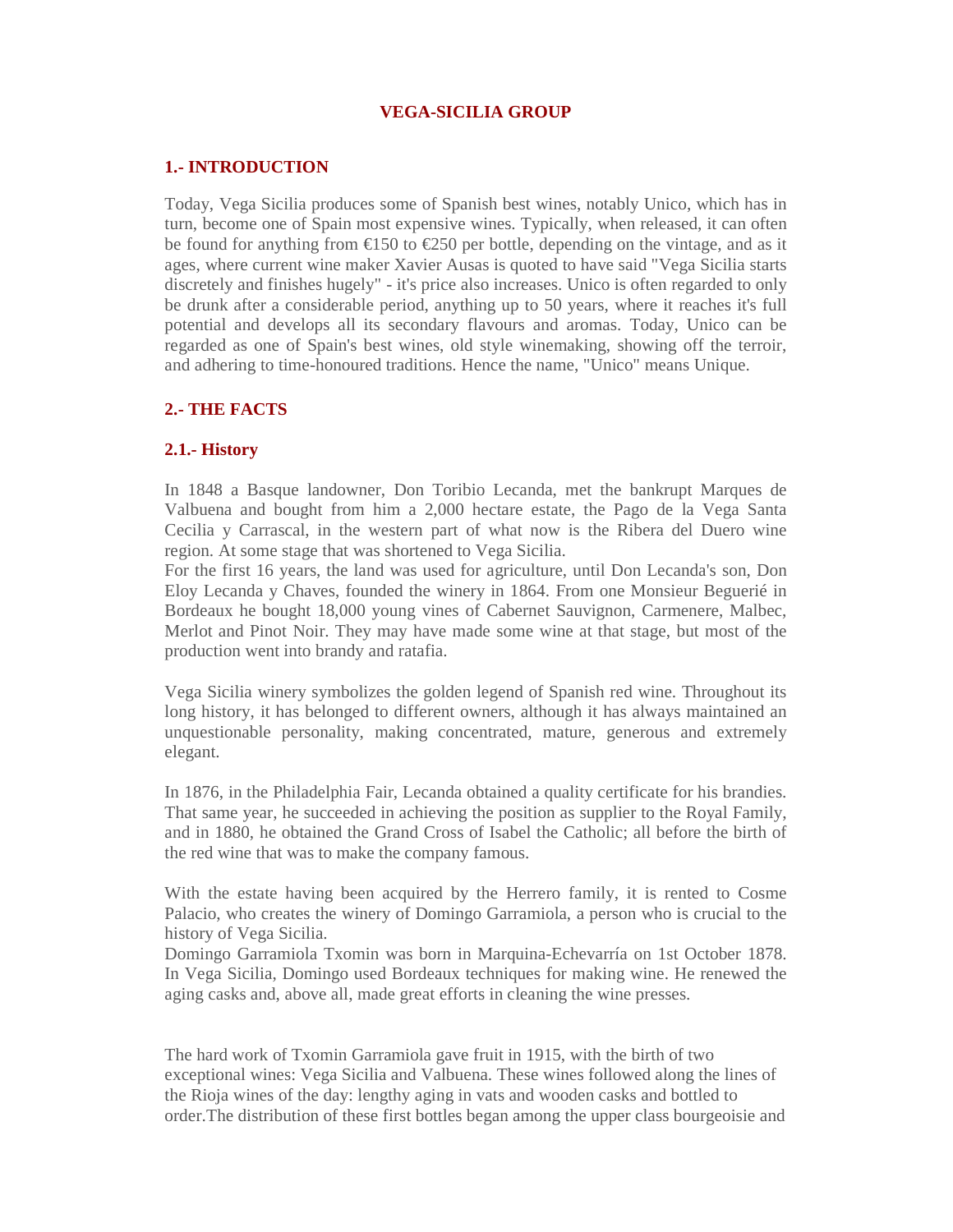the aristocracy, but not for commercial purposes. The owners of the winery offered this wine as a gift to the good friends of the family. Thus began the forging of the legend of Spain´s most exclusive wine, as it cannot be bought with money, but only with friendship.

The wines of Vega Sicilia reached great public recognition thanks to prizes such as that of the World Fair in Barcelona in 1929, awarded to the 1917 and 1918 harvests. Txomin, who had trained as a winemaker at the Haro Oenological Centre. At first most of the wine was sold in bulk and – presumably – passed off as Rioja. When the Rioja vineyards had recovered from Phylloxera in 1915, Garramiola turned to making estate bottled wine. Initially this wasn't a commercial venture, but was given away to aristocratic friends and acquaintances of the Herrero family. The quality of these wines was obviously not an issue: the 1917 and 1918 wines won prizes at the World Fair in Barcelona in 1929, an achievement still celebrated on the labels of all Vega Sicilia's Unico today.

Surrounded by his family in his house in Vega Sicilia, Domingo Garramiola died in 1933. The winemaker left a very personal stamp on the best classic Spanish wine. The responsibility of continuing with his work fell on his closest collaborator, Martiniano Renedo. Jesús Anadón joined the wineries in 1956. He was to be director of the company for several decades and his incorporation was transcendental to Vega Sicilia and he started up the Ribera del Duero Designation of Origin. The next significant change was not until 1982, when the Denominacion de Origen Ribera del Duero was established, after other red wine bodegas had been established in the region in the 1970s. This move meant that Unico (and the other wines) was no longer classified as a "simple" table wine. At the same time, the Alvarez family bought Vega Sicilia, and began to modernise and expand, a process which has continued, including the creation of new estates: Bodegas Alion in 1992, Bodegas Alquiriz (in Toro) in 2001, and Tokaj Oremus in Hungary, founded in 1993.1982. The Álvarez family acquired Bodegas Vega Sicilia.

The current stage began in 1982, when David Álvarez acquired the winery and the vineyards from the Venezuelan businessman Miguel Neumann. Since that year, the Álvarez Mezquíriz family has developed a policy of harmonisation of present innovative techniques required by the wine sector with the traditional winemaking process. The vineyard area has been extended and a modernisation process has taken place both in and out of the winery.

From 1982 onwards, the family, with David Álvarez and his sons and daughters Pablo, Jesús David, María José, Emilio, Juan Carlos, Elvira and Marta, have developed a policy of harmonization of present innovative techniques required by the wine sector with the traditional winemaking process. The vineyard area has been extended and the vineyards and vines, which were almost half a century old, have been replanted in rotation.

The retirement on 1985 of Jesús Anadón meant the leaving of a man who assumed his responsibilities as director and oenologist of Vega Sicilia in a highly personal way. On his departure, Pablo Álvarez took full possession of the general management of the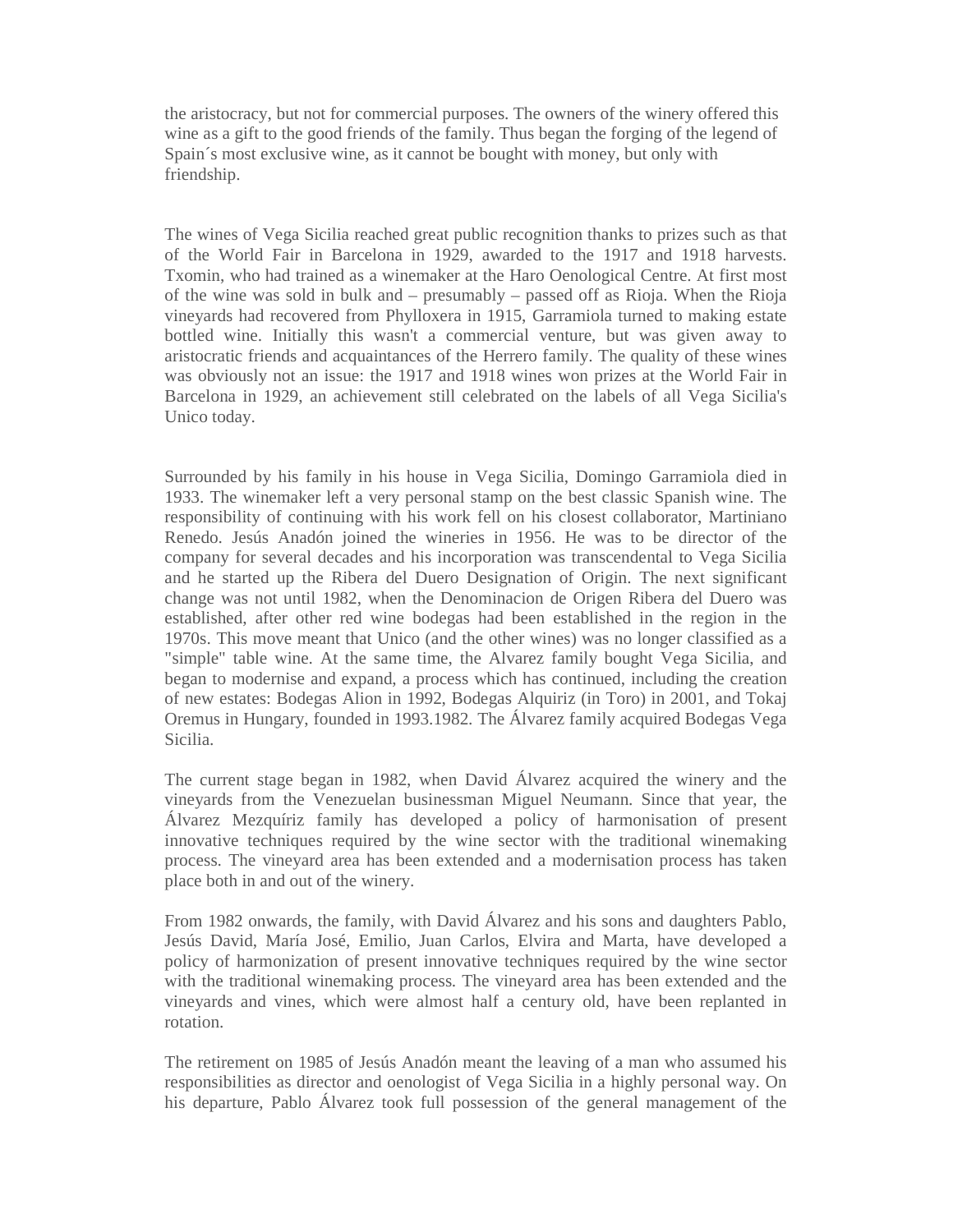winery; the oenology area was taken on by Mariano García, who had been Jesús Anadón´s assistant since joining the company in 1968.

Investigations led to the doors of Bodegas Liceo, a company founded in 1990 and located in Peñafiel (Valladolid). The winery had just begun and had all the technological requirements required. After lengthy discussion, the family acquired the winery on 5th November 1992.

Alión was born; a name laden with emotion as it corresponds to the town of León in which the family patriarch, David Álvarez, was born.

In 1993, Vega Sicilia founds Tokaj Oremus. The personality of the Álvarez family adds to the historic tradition of both wines. Pablo Álvarez, managing director of Vega Sicilia, is also responsible for this new project. The wine is studied in great detail and with great respect, together with its significance, its laborious winemaking process, historical practices... An experienced team of professionals with good knowledge of the region´s wines is also sought.

From the moment the vineyards were founded to present day, the Álvarez family, respecting the Tokaj traditions, has made considerable investment in Tokaj Oremus with a view to increasing the technical level of the treatment of the grape and the winemaking installations, so as to make the best wines possible.

1998 saw the incorporation of Xavier Ausás into the technical management of the winery group after working for six years as oenologist in Vega Sicilia. Xavier, together with Begoña Jovellar, is the father, master and educator of the company´s wines.

Primum Familiae Vini, and organisation formed by the twelve family-run wineries of the highest international prestige, which includes Vega Sicilia, held its annual reunion on the state, presided by Pablo Álvarez. The year 2000 was also the year which saw the end of the renovation and modernisation process of the winery. emblematic and significant of Tokaj.

Bodegas Pintia is the new project that is to promote Vega Sicilia. The desire of the Álvarez family is to make the best Toro wine, a designation that gives wines body, exoticism, an explosion of aromas, and a modern personality and character.For this, since the harvest of 1997, 70 hectares of vineyard have been bought in different places within the Designation of Origin. After four years' study of the concept of the wine, it is begun to be made in 2001 for commercial purposes. The strategy of this new winery is common to all those in the group: make wines with personality and high quality, which implies limited production of wine.

#### **2.2. The Winery & The Winemaking**

The Vega Sicilia wineries are located in Valbuena de Duero, in the province of Valladolid, on an estate made up of a fertile plain that follows the course of the river. The river is the northern boundary of the 1,000 hectares of the property; the southern limit is set by the woods, which stand on the slopes leading to the plain. The estate has a plantation of 250 hectares of vineyard, which contains 80% of the autochthonous tinto fino variety or tempranillo de la Ribera, and the rest is cabernet sauvignon, merlot and malbec. The soils are clayey-limestone, with brown-grey streaks and an alluvial area.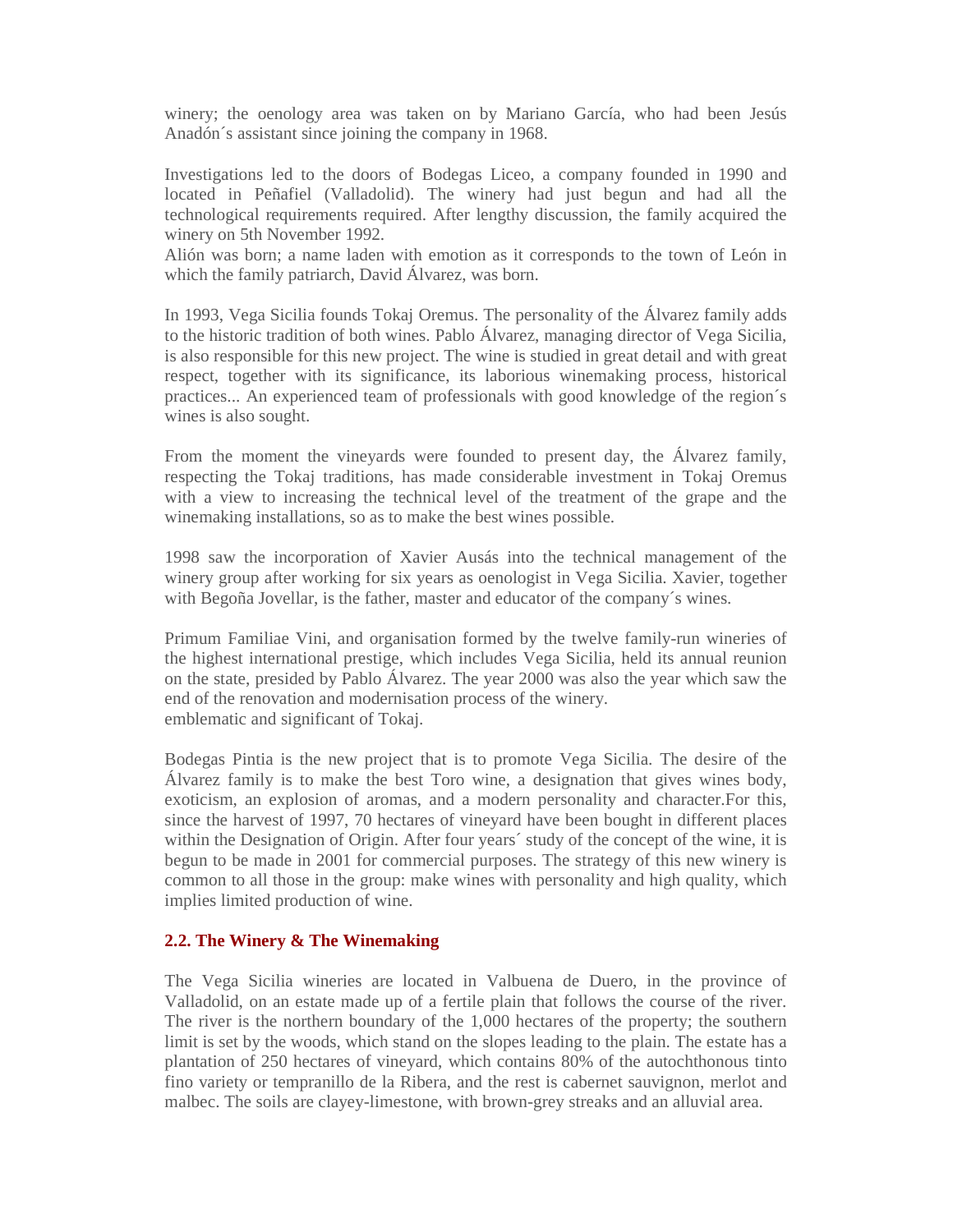The winery is essentially a modern day, pristine and glorious winemaking palace. It consists of rather classy looking lighting, top of range equipment, most of it bespoke, and everything is laid out in precise order, with lots of attention to detail, to the point of obsessiveness.Perhaps this goes back to the time when the 1994 Valbuena had to be recalled, it is said because of a cork problem. Certainly, everything is done to avoid any possibility of taint: metal is stainless steel throughout, down to the bands on the barrels, shipping palettes, and even the wedges on which the barrels rest. The wood used for cases is tested to ensure it is chemically inert, and no wine is shipped between June and October, unless in temperature controlled lorries.

The cork testing regime is absolutely rigorous. Their cork suppliers are instructed to send samples, which are independently tested in specialist laboratory in France. Upon delivery, a further double trial is carried out, with further samples being sent for testing. If a cork fails, the whole batch is rejected, with costs charged to the supplier. On average, Rafael Alonso (current Export Manager) believes that two out of every three corks are rejected.

Valbuena and Unico spend several years maturing in oak before release, Valbuena for three and a half years, Unico for at least seven years. Vega Sicilia use a mix of new French oak, and a mix of new and used American oak. Correct "seasoning" of the oak and barrels is another priority here.

Whilst Valbuena will spend one and a half to two years in bottle before being released, the length of time that Unico is aged in bottle depends on the format: single bottles have at least three years in bottle; magnums and double magnum rather longer.

The Ribera del Duero area has a continental-type climate, with an Atlantic influence. Rainfall is low, with annual averages below 500 mm, concentrated especially in spring and autumn. Sunshine, which is high extensive and abundant, reaches annual averages of 2,200 hours, and the River Duero favours the morning mists and fogs that provide an additional source of humidity.

The creation of these magnificent wines is subject to a rigorous production process and strict quality control. The care and attention given to detail is constant in each and every phase. It involves no secrets, but is carried out with great expertise.

#### **2.2.1. The vine**

The estate of Vega Sicilia has a plantation of 250 hectares of vineyards. The rigour involved in making these wines begins with the racemes of grapes, which are controlled down to each detail. In this way, the winery has established limits to the production of its vines, which do not surpass 22 hectolitres per hectare; the grape is not picked if it has less than 13 degrees; the number of vines per hectare is around 2,200; irrigation is not used, but a careful system of green pruning to eliminate racemes so that each vine produces less than two kilos, with the minerals and nutrients from the soil being concentrated in this low production.

Harvest is always late - 1st October at the earliest (2003 is the exception, when they started mid September!) - and by hand. They employ a team of around 130 harvesters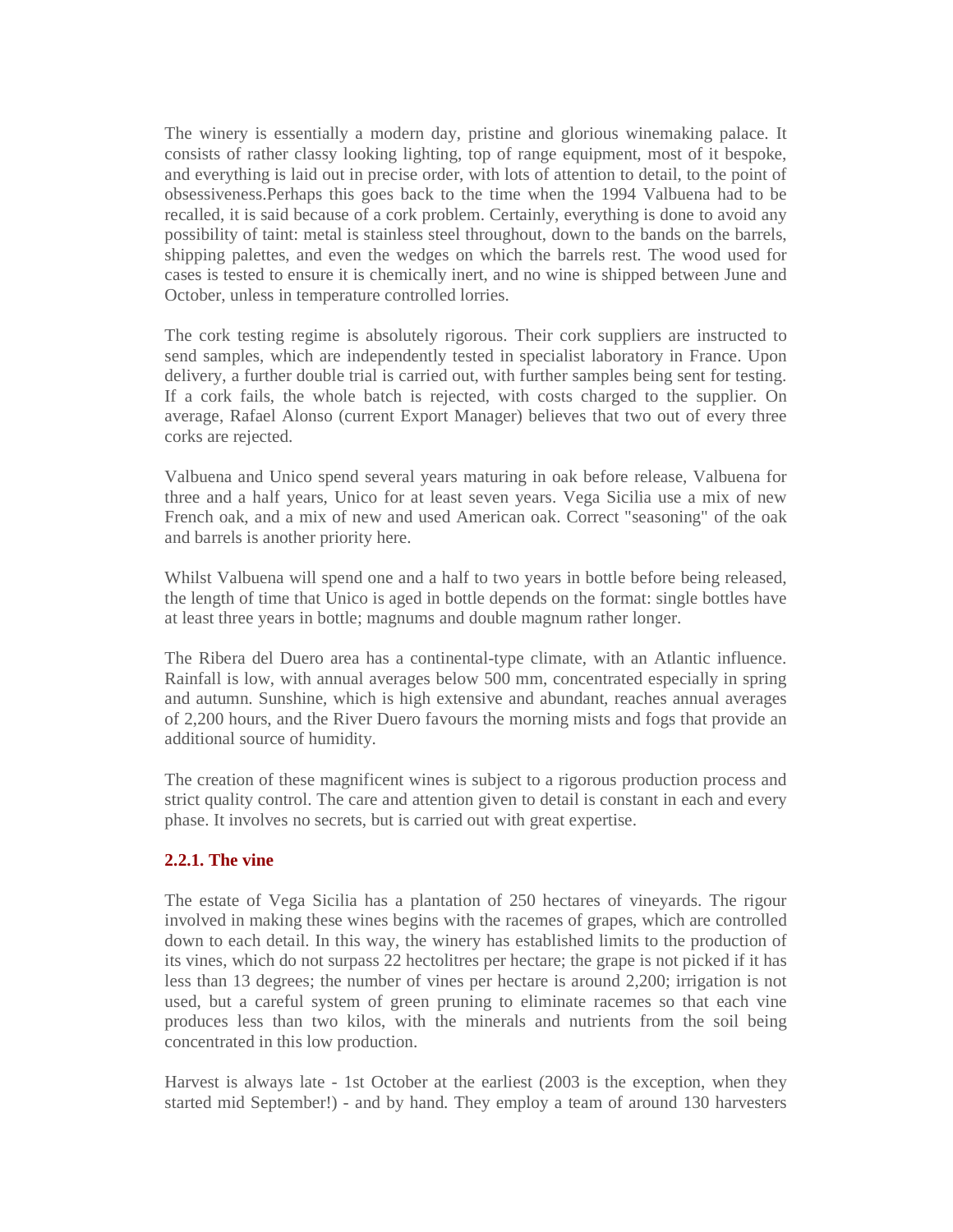who pick in several passes through the vineyards. The grapes are brought in plastic crates holding about 20kg each. There is another rigorous selection at this stage, and the grapes are carefully de-stemmed. In general the different varieties are fermented separately, with grapes destined for Valbuena being fermented in stainless steel and those for Unico in oak vats.

The low yields and careful selection keeps production low, helping to maintain the myth of Vega Sicilia. Annual production is around 25,000 cases and they currently have about 2000 people on a waiting list for an allocation. Around 50-60% of production goes to the domestic market and the rest to around 50 export markets. Interestingly, buyers are not required to take Alion or Oremus in order to get hold of Vega Sicilia proper.

## **2.2.2. Fermentation**

The alcoholic fermentation usually lasts fifteen days, and the maximum temperature it may reach is of 32 degrees. The optimum ripeness of the selected grape from the harvest and the alcohol content, which varies between 13% and 14.5%, facilitate the extraction of colour and tannins. Vega Sicilia Único ferments preferentially in oak vats, and Valbuena in stainless steel vats. Then, the wine undergoes malolactic fermentation. With the Valbuena wines, this second fermentation takes place in cement vats. For the Único wines, the liquid is poured directly into oak storage containers. There, the wines undergo malolactic fermentation at the same temperature as the Valbuena. Once finished, the wine remains in the containers for a further year, calmly resting and clearing.

#### **2.2.3. Manufacture of casks**

In Vega Sicilia, the oak cask forms part of the philosophical essence, forging a true consortium with the wine. In the same way that the grape used for these wines has its origin in the vineyards themselves, most of the casks are made in the winery itself. In a part of the estate, Vega Sicilia has a small cooper´s workshop, which not only repairs and reconditions, but also makes new casks with American oak. The wood is left to dry for at least three years: two in the open air, and then under cover. Once its humidity has been reduced to 12%, the master cooper works the wood and, with fire, hammer, knowhow and tradition, forges its geometry into the familiar shape of the barrel.

## **2.2.4. Aging in the cask**

The aging of the wine begins in January; first in containers and then in new casks. For the Valbuena, the duration of the aging process in wood is three and a half years, and for the Único, a minimum of seven years. During this time, the wine is rotated form new casks to casks that are more and more used. With a view to achieving a perfect balance between the wine and the wood. Once this has been achieved, the wines finally rest in large wooden vats, which prepares them for later bottling.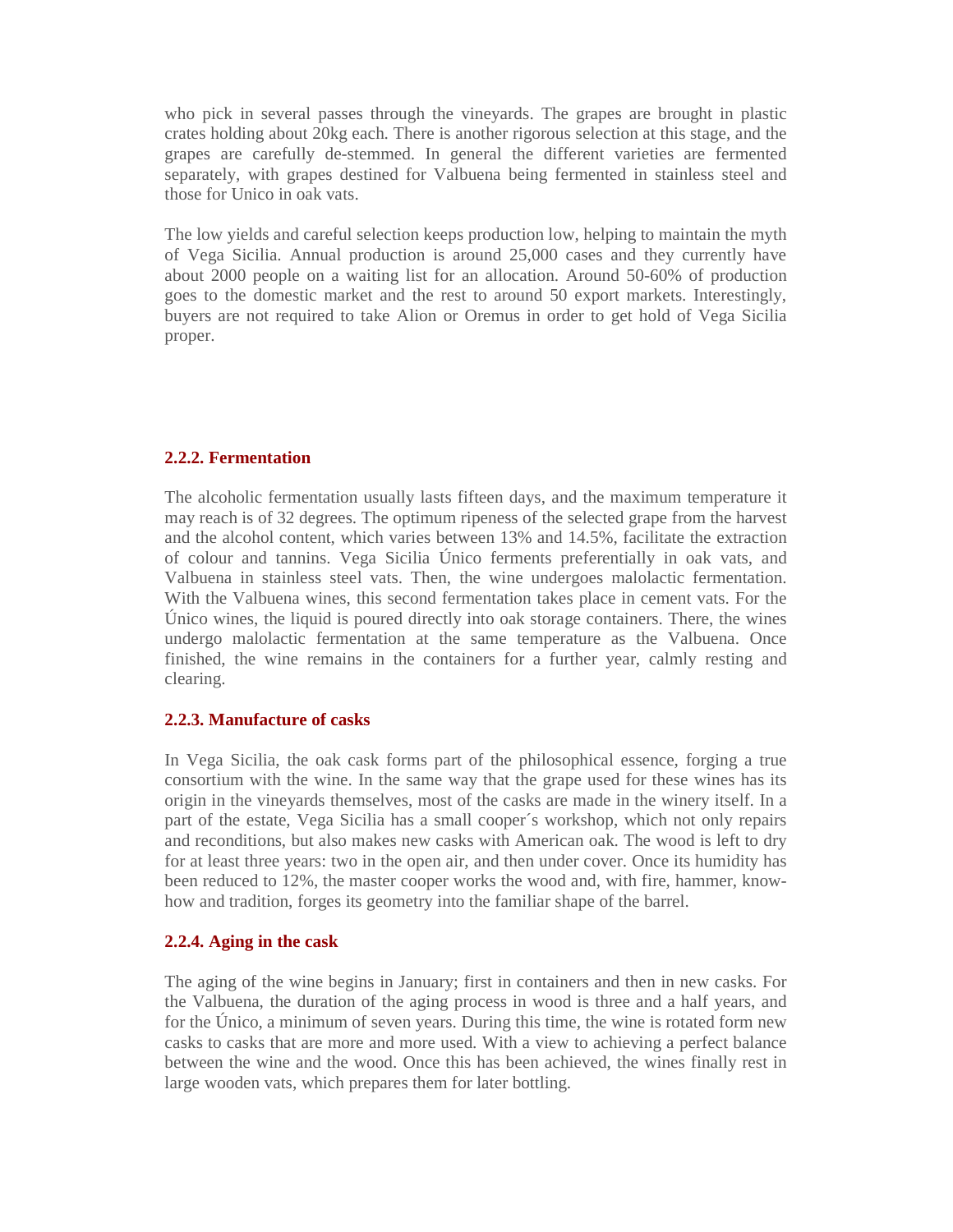Unico sees a complicated series of rackings from huge barrels to new oak, to used American oak, back to new oak again, and on it goes. Winemaker Xavier Ausas refers to these stages somewhat romantically as "muscularisation", "education", "recuperation" and so on. Whatever these phases are called, Unico certainly receives very prolonged barrel ageing, with the 1970 seeing over sixteen years! And yet these are not washed out, stretched, overly oaky wines when mature, testimony to the quality of the raw materials on which they are based

## **2.2.5. Bottling**

The bottling process of the wines takes place in very modern installations, with the winery's dual mechanical and chemical control system of the corks. For this, the samples sent by the manufacturer are passed on to the prestigious French laboratory Excel. If the specified requirements are fulfilled, the supplier is told to send the order. On reception, random samples are taken from the different lots and resent to France for examination. If the order meets the winery's quality standards, the wines are bottled using the corks in question. The cork testing regime is absolutely rigorous. Their cork suppliers are instructed to send samples: these are then sent to Excel, a specialist laboratory in France, where they are tested for mechanical and chemical soundness. If the tests are successful, an order is place. Upon delivery, a further double trial is carried out, with a sample of corks being sent away for testing. When corks fail, the whole batch is rejected, at the cost of the supplier, who also foots the bill for the laboratory testing. On average, Rafael Alonso believes that two out of every three corks are rejected.

## **2.2.6 Ageing in the bottle**

The aging in the bottle requires time and care. The wines of Vega Sicilia end their journey with a calm rest in the bottle in specially acclimatised installations. The time they remain there depends on the format of the bottle: Vega Sicilia Único in Bordeaux format (0.75 litres) takes three years or more to age; the Magnum (one and a half litres) and the Double Magnum (three litres) are subjected to much longer periods of aging in the bottle. For the Valbuena, the period for aging in the bottle is the same for all three formats: around a year and a half. A system that takes us back in time. There is no hurry in Vega Sicilia. Eerything is done to avoid any possibility of taint from any source. Metal is stainless steel throughout, down to the bands on the barrels and the wedges on which the barrels rest. Even the palettes used for shipping are stainless steel. The wood used for cases is tested to ensure it is chemically inert. No wine is shipped between June and October, unless temperature controlled lorries are used.

Both Valbuena and Unico spend several years maturing in oak before release, Valbuena for three and a half years, Unico for at least seven years. The wine is initially in large vats, then moves to new barrels, before being racked into successively older casks, on average every 10 months. Before bottling, the wine spends some more time in large vats to settle it. Vega Sicilia use a mix of French and American oak. The French barrels are used only once, the American ones will be re-used for about six or seven years. The French oak barrels are bought in, while American oak is imported and seasoned in the winery yard for at least two years, with a further year's seasoning under cover, before being made into barrels in the estate's own cooperage. The smell in the cooperage is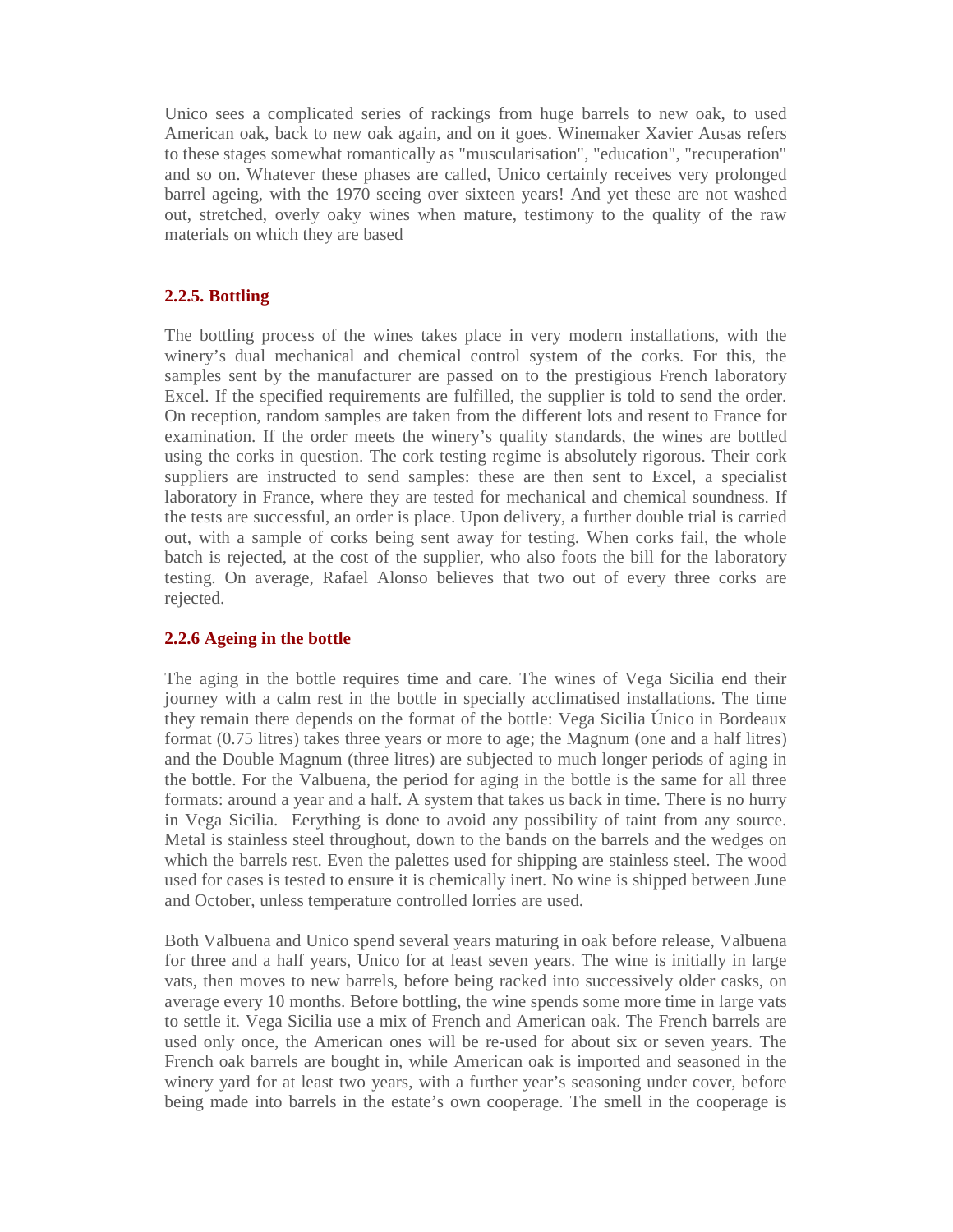amazing: a mixture of a carpentry shop and toasting oak, and a single taciturn cooper works diligently, resenting this intrusion.

## **3.- Wines**

There are three key wines in the Vega Sicilia portfolio that carry the Vega Sicilia name: Vega Sicilia Unico Reserva Especial is the top of the range; a non-vintage reserva blend produced from the best years.

Vega Sicilia Unico Gran Reserva is a vintage wine, produced only in good years and released after a minimum of ten years ageing, often much longer. Valbuena 5° is Vega Sicilia's second wine, and made from younger vines in most years, though in years when Unico is not produced (e.g. 1992, 1997, 2000, 2001), grapes normally destined for Unico will go into Valbuena. It is released only after 5 years' ageing, which explains the "5°" part of the name. A lower grade Valbuena, released after 3 years and called Valbuena 3°, was discontinued a few years ago.

The estate covers around 1,000 hectares, of which 230 - 250 are under vines. The best vineyards are on north facing slopes, while others are on the alluvial deposits in the valley: in all there are 19 different soil types. The bulk of the vines are now Tempranillo (here called Tinto Fino or Tinto Pais), with some Cabernet Sauvignon, Malbec, Merlot, Carmenère, and a small amount of Albillo (a local white grape).In the vineyards, yields are kept low by green harvesting, with each vine producing less than 2 kg of grapes. Harvest at Vega Sicilia is always late - 1 October at the earliest (2003 is the exception, when they started mid September) – and always by hand. They employ a team of around 130 harvesters who pick in several passes through the vineyards, note - no machines, commercial wines take note. There is another rigorous selection at the winery, and the grapes are carefully de-stemmed. The low yields and careful selection means annual production is only around 25,000 cases, and around 2000 people are on a waiting list for an allocation. Interestingly, buyers are not required to take Alion or Oremus in order to get hold of Vega Sicilia proper - this "bundling" is not uncommon with other "cult" wines.

Vega Sicilia is unquestionably a unique wine, and one of the great Spanish classics. Its personality not only comes from the maximum quality of the grape and the rigour involved in its manufacture, but also, and above all, from the care for detail that the Álvarez family has succeeded in transmitting to the wines. From a universal perspective, the peculiar characteristics of Vega Sicilia define it as a very Spanish wine and, in fact, it is one of the national wines that receives respect at the mention of its name. The Vega Sicilia wines enjoy a certain old but stately air, like period furniture; wines with great elegance, finesse, complexity and the ample capacity for maintaining their characteristics in the bottle for a long time.

The Valbuena red has aged for less time than the Vega Sicilia Único. It is a wine that comes from the younger vines and, it is mostly made with the varieties of tempranillo and more merlot than cabernet sauvignon. It has the garnet cherry red colour of its older brother, with orangey undertones, the ethereal expression of its alcohol content and the accent of an excellent oxidative evolution, which is the fruit of oak that has been well tanned, which is a characteristic of the company's red wines. Its personality is reminiscent of the varieties used, with a hint of ripe red fruit. In the mouth, it has less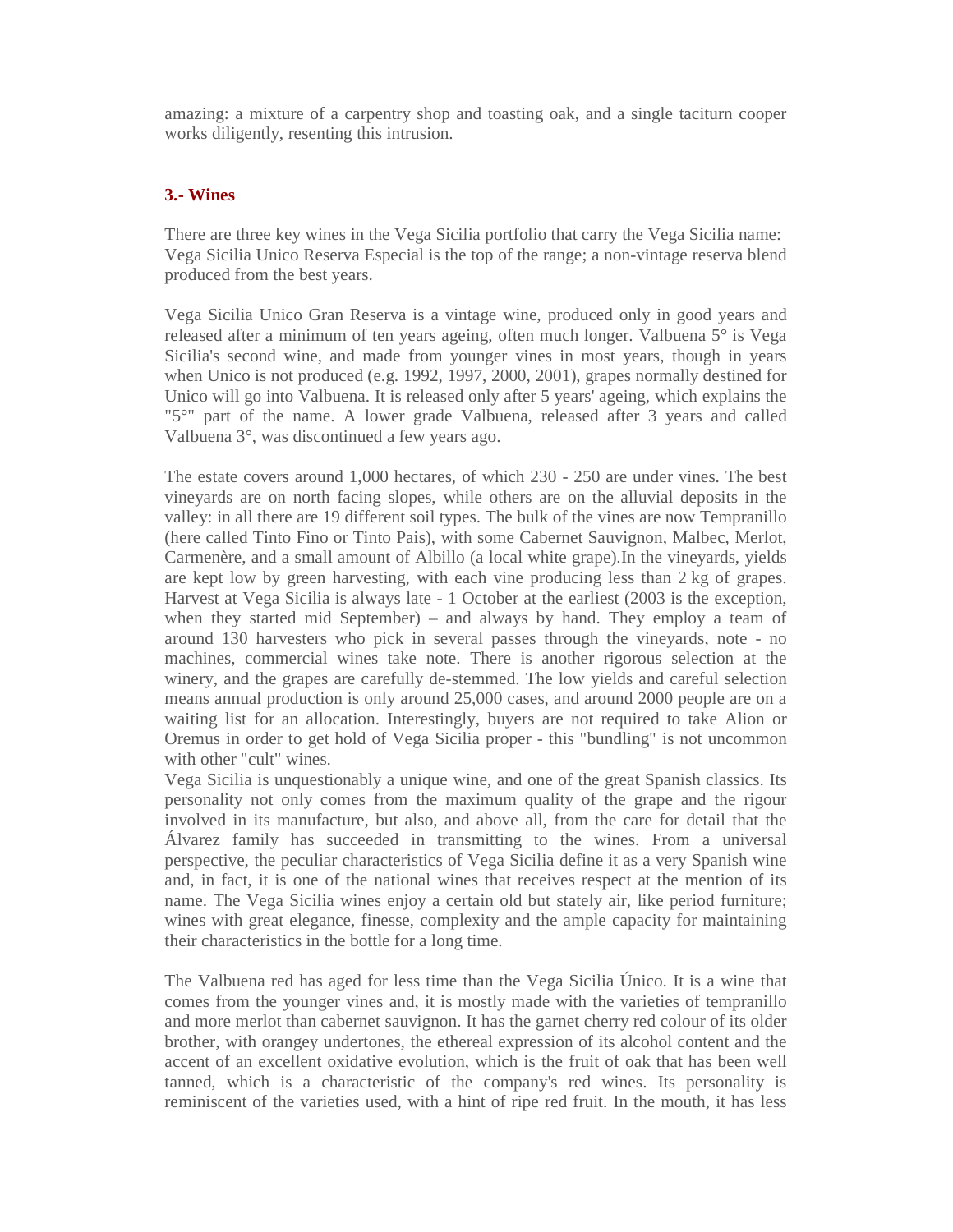structure than the Vega Sicilia Único, but holdsthe complexity of the wine-fruit association.

Reserva Especial has no vintage, as it blends harvests, and is representative of the more stable concept of Vega Sicilia. With this wine, the winery seeks to continue a very old Spanish custom and bring together the balance of different vintages. Traditionally in Spain, the few wineries that bottled their wines (most sold their wines from the cask) made two types of wine with each harvest: that of the current year, and another wine without a specific harvest, which was called "Reserva Especial". It was a blend of wines from the best harvests, which came to be the most representative wine of the winery.

Único is the reference wine of Vega Sicilia, although it shares its special character with the rest of the wines from the winery. It comes from the older vines on the estate and is made with the varieties of tempranillo and more cabernet sauvignon than merlot. Although it is old, the red wine maintains its liveliness thanks to its good acidity level compensated by solid alcohol content. It has an intense ripe cherry colour, with the lively edge of a wine that is always at its best. The aroma prevails with hints of roast from the wood, and touches of hazelnut from its oxidative evolution from its years in the cask. It has generous tastes of old but clean wood, with dry tannins that are pleasantly embittered by the oak, together with the sensation of its light sweetness of its alcohol. It is a pedigree wine with a long, lasting taste.

## **4. -CLIENTS, COMMERCIAL POLITIC AND DISTRIBUTION**

The wine vault's sales make it directly by shares' system to those enterprises or people that are included on the clients' database; at the same way, only sells to restaurants and shops that are on the clients' list. Is not easy to a private person to accede to the list; often are clients from many years ago.

This system makes that the clients feels wine vaults' members; there was the case of people that phoned asking how many Vega Sicilia's shares has his father and also a client with an important infirmity that the doctor prohibit him to drink wine. He went from Madrid to the wine vault in taxi to ask for; his son inherited his share.

At present on Vega Sicilia's base there are 4.000 clients and an admission list of about 3.000 people waiting. Every wine vault- Vega Sicilia, Alión and Pintia – have its own clients list and independent of the rest; not existing toe possibility of crossed purchases or entailed synergies.

The first decision after the purchase in 1982 of the Vega Sicilia's wine vaults was increase to the bottles' price of the next year's in out sale in a 40%, only lost 6 clients from the 3.500 clients that have the wine vault in those dates. Only those clients that during 2 years do not make any order and the unpaid are eliminated of the client's base.

Vega Sicilia never had the necessity to find clients so it never offered wine at market, never announced and make publicity of its products. The wine vault wants a marketing director, publicity director or public relations. The clients' visits, journalism and sommeliers attend Pablo Álvarez or Javier Ausás.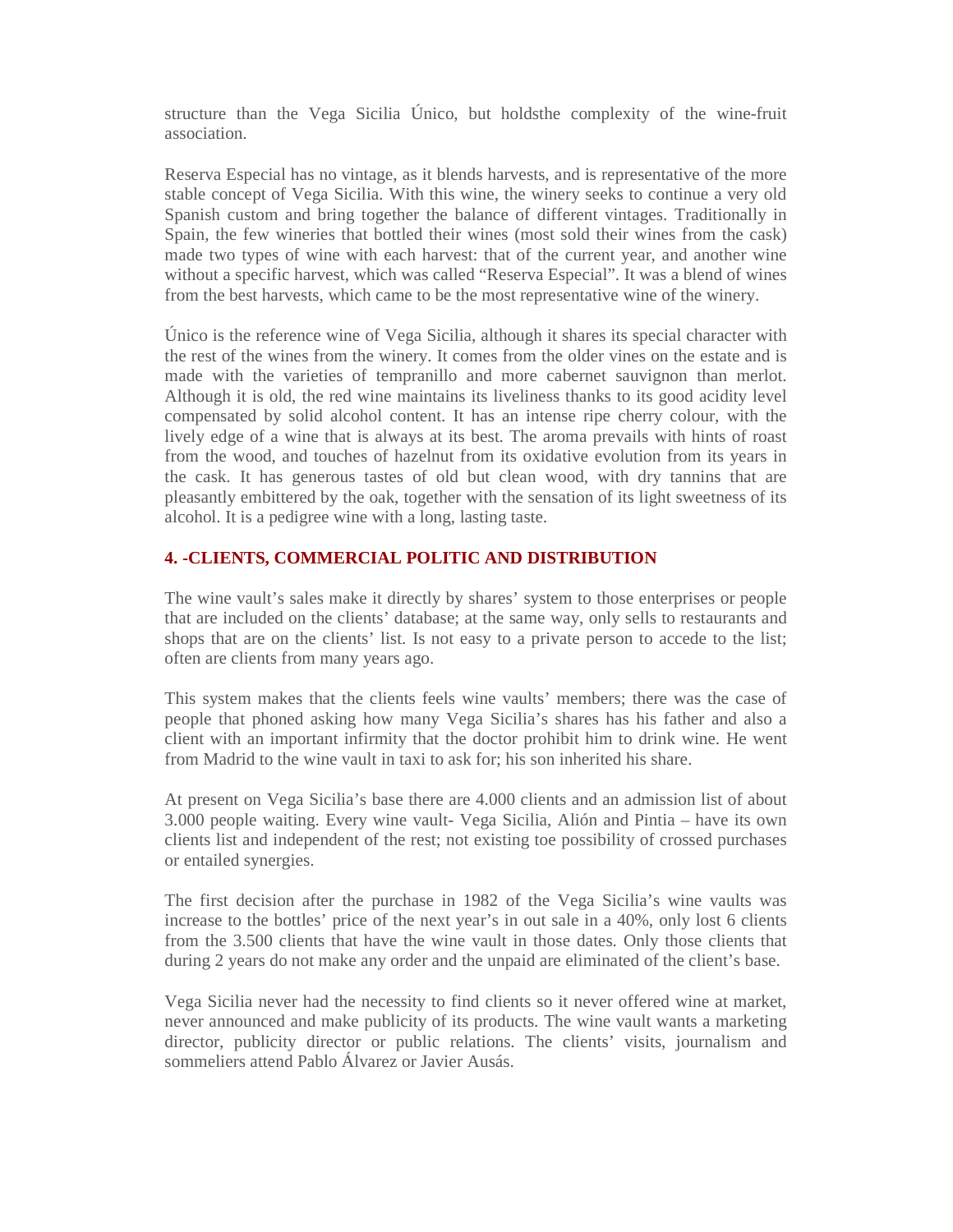"As all the wine sells, we dedicate so many time to attend our clients when they visit our wine vaults or to visit them in their origin's countries, making dinners, tasted or participated in benefit festivals, to the consumer of these wines loves to put face to what they drink", says Pablo Álvarez.

In February, Pablo send a personal letter to all Spanish resident clients, telling them that it is disposable the New Year's wine to their disposition indicate them the new prices and imploring them to not ask for so many wine. Receives the order's confirmation to the clients by letter, e-mail, telephone or fax, and it goes supplied to the clients by a national enterprise of urgent sending, considering that during summer's months, from June to September do not supply wine to do not spoil by the hotness.

Generally before summer there were send the 70% of the clients their orders: These clients are in their totally Spanish or resident in Spain, and often ask for 1,5 to 3 times superior than the bottles assigned quantity. In September consumed all the stock from Vega Sicilia. The new wine vault in Toro, Pintia, consumes 135.000 bottles in 3 days.

The minim order by client is about 3 bottles on a year. By general, the demand triplicate Vega Sicilia's production. When prepare the order, also elaborate the invoice.

These national clients represent the 60%-70% of the client's totally, approximately the 80% of the national clients are particular that ask for the 50% of the production. The 20% rest of clients that must be restaurants and specialist shops buy the rest. The 30% - 40% rest of production exports to about 70 countries, which have an importer to country, except in Mexico that are two and in the USA are 29 importers.

Before they inform to the importers, on January, about the new year's wine output; it require them the totality's payment by anticipate being the freight by it own; they charge to the national clients to 30 days invoice date and includes the transport in the bottle's price. The unpaid volume is less than 0, 5%, and it use to be relate with the enterprises' payment suspensions.

At the last 15 years, the prices designated to the Vega Sicilia's wine by the wine vault are experimented an increase superior than 500%. At the last 5 years, the increment was being the 30%.

In Vega Sicilia did not receive many calls at the call canter and when these produced, almost never the wine was so bad. In all case, in Vega Sicilia always pay attention to the client, conscious that also in one box, every bottle evolution by different way.

Another service offered to the collectors was the cork. For this, receive the bottle and substitute the old cork by a new one, produced in the presence of a public notary if it is solicit by the client.

## **5.- Staff**

The General Director, Pablo Álvarez, is a member of the family that owns Vega Sicilia, and is currently the director of the winery group. This young man, completely given to absolute respect for quality, maintains a feeling of sincere admiration for the wines of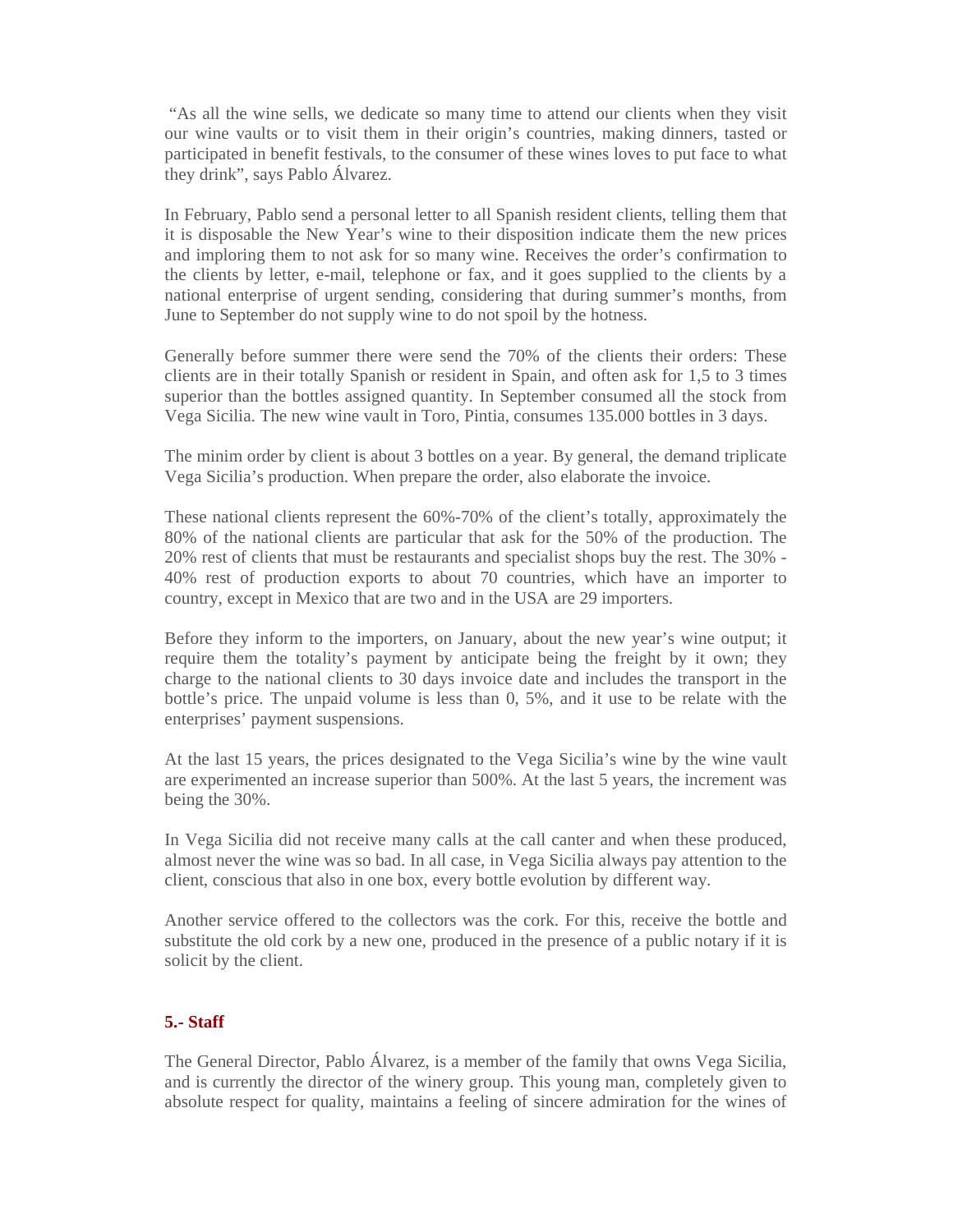Vega Sicilia and is efficiently directing the Alión, Tokaj Oremus and Alquiriz companies. Without letting himself be carried away by his passion for wine, he applies the rigour and scrupulousness in this microcosm of four unique wineries as if they were sacred precepts.

The oenological shadow of Pablo Álvarez is Xavier Ausás, technical director of Vega Sicilia. This great wine chef was born in Figueres (Gerona) in 1968. In 1986, he studied in the School of Oenologists in Requena (Valencia), but soon looked to France, where he attended oenology classes in the Brevet Technicien, in Blanquefort. From 1990 to 1992, he achieved the Diplome National d'Oneologue from the Paul Sabatier University in Toulouse. Xavier began working as an oenologist in Vega Sicilia in 1992, working on the supervision of fermentation, aging and bottling processes. He is currently technical director of the wines of the winery group. Begoña Jovellar, Highly-qualified young professionals, with great love for our wines, work with Xavier in the technical and oenological areas of responsibility.

The Vineyard manager, Enrique Macías Gómez**,** studied at the Agriculture Engineering School as well as at the Oenology School in Madrid. Masters Degree in viticulture and winemaking by the UNESCO. After some years working at leading companies in the field, he starts in Vega Sicilia with the 2003 harvest as vineyard manager for the group of wineries.

The Master Cooper is Jesús Rodríguez. In 1987, the Álvarez family introduced cooperage into Bodegas Vega Sicilia. For this, the winery contracted the services and machinery of José María Payueta, who was from the region of La Rioja, and who was to teach his trade to a worker of the company. Jesús Rodríguez, who had joined Vega Sicilia in 1985, was the person who, after retiring from Payueta in 1991, took charge of the cooperage. Jesús has passed on all his knowledge to his son José Enrique, who has taken the baton and continues the traditional craft methods of the trade. José Enrique is 31 years old and began working in Vega Sicilia at the age of 19.

## **6. - SUSTAINABILITY OF BUSINESS MODEL AND FUTURE TREATS**

*" Wine changes and must change, we do not drink the same wine now than 100 years ago, people changes, their customs, their work and their pleasures; the only immutable it is the grape"* says Pablo Álvarez.

*"In Europe there is a big opportunity to produce great wines, here is the tradition and the knowledge of Centuries, and it is a cultural and philosophic question. We can make great wines, with personality that reflects the climatic year. There is an important market niche in the great quality wines. A great wine it is very difficult to make. It cannot be for all the people",* continuous Pablo Álvarez.

Another concern is the falsifications. How can we have the security that the etiquette corresponds with the inside of the bottle? If this it is relatively secure in the harvests of recent apparition in the market, the risk when we come near to older wines.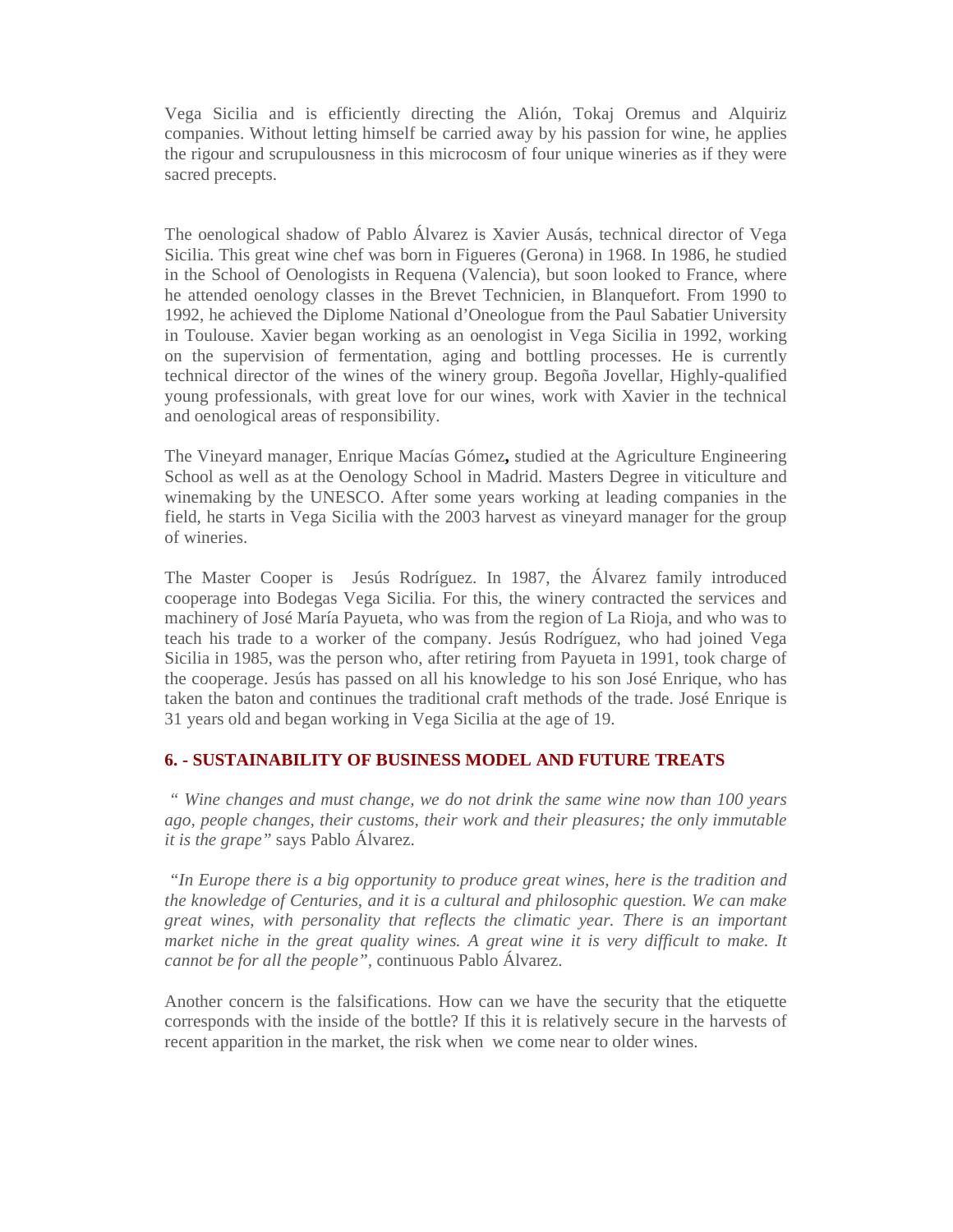Another problem that faces it is laws' hardness as much as nationals and European about the alcoholic drinks that pretend to impose in Europe dispositions more similar to the famous old American dry law.

The first decision after the Álvarez family's purchase of Vega Sicilia's wine vaults, of increase the price of the 20.000 bottles to a 40%, permitted to pay the credit good demand for the wine vault's purchase in only 3 years.

In 2005, the group's invoicing overtaken the 30 millions euros, which 21 millions correspond to Vega Sicilia's wine vault-"Unique" and Valbuena-, 7 millions correspond to Alion and the rest to Pintia and the Tokaji Hungarian wine vault .The net margin rounds the 90% and the net about 30% of the invoicing. Until 2006 did not distribute dividends, in that year 10% was intend of the benefit. All the inversions suffer Vega Sicilia's wine vault.

Alion is sold in about  $20 \in \mathbb{R}$  the 75 centilities' bottle; foresaw that its production goes reduce during the next 10 years until diminish a 10% in volume while will increase it price in a 50%.

Although Oremus it is not yet a profitable business they do not loose money. "The difficult were multiples, the Hungarian authorities did not understand that some Spanish people goes to by wine vaults and produce wine; from French people it is ok" says Pablo Álvarez. At the first, there were proprietor of the 70% and the 30% remainder was from Hungarian government. At present day, they have the 90% of the business.

Vega Sicilia used to produce white wines until 1948. For this reason and being Pablo Álvarez a lover of the great white wine of the world, in particular from borgoña's and ródano's, Vega Sicilia planted 20 ha from the French roussanne varieties, marsanne, viognier, and chardonnay. All these varieties proceed from the high Ródano and plant in the coldest zone of the property.Loyal to the home philosophy, wine vault's responsible waited that the stumps have more than 10 years- period that in Vega Sicilia considerer essential to the plant can equilibrate and contribute in all it capacity-for start to elaborate the white wines. "If the final result after these 5 years of work it is positive and the wine evolves and make old ok, it continuous with the project; on the contrary pull up the stumps", signalled Javier Ausás , Vega Sicilia's technical director.

If this disagreeable situation will appears, the wine vault's white 'adventure' will obtains spoils of 500.000 euros. "The first experience with these year's grapes, turn us so happy", suggested Ausás, that adds that to this white wine goes finally out sale, has to demonstrate « that it is a great product, in the home's philosophy ».

In any case, if the idea materializes, this wine will convert in a worship object. The annual production will oscillates between 15.000 and 20.000 wine's bottles that will be produce in new barrel, which will make the malolactic in oak-tree (depending of the wine's year and the variety) and that, will ready to live a large life.

Many years ago, were also an intention and or a rumour of the purchase of a great 'château' in Burdeos, Cheval Blanc. However, unfortunately, the operation does not close and Cheval Blanc was selling again 2 years ago.